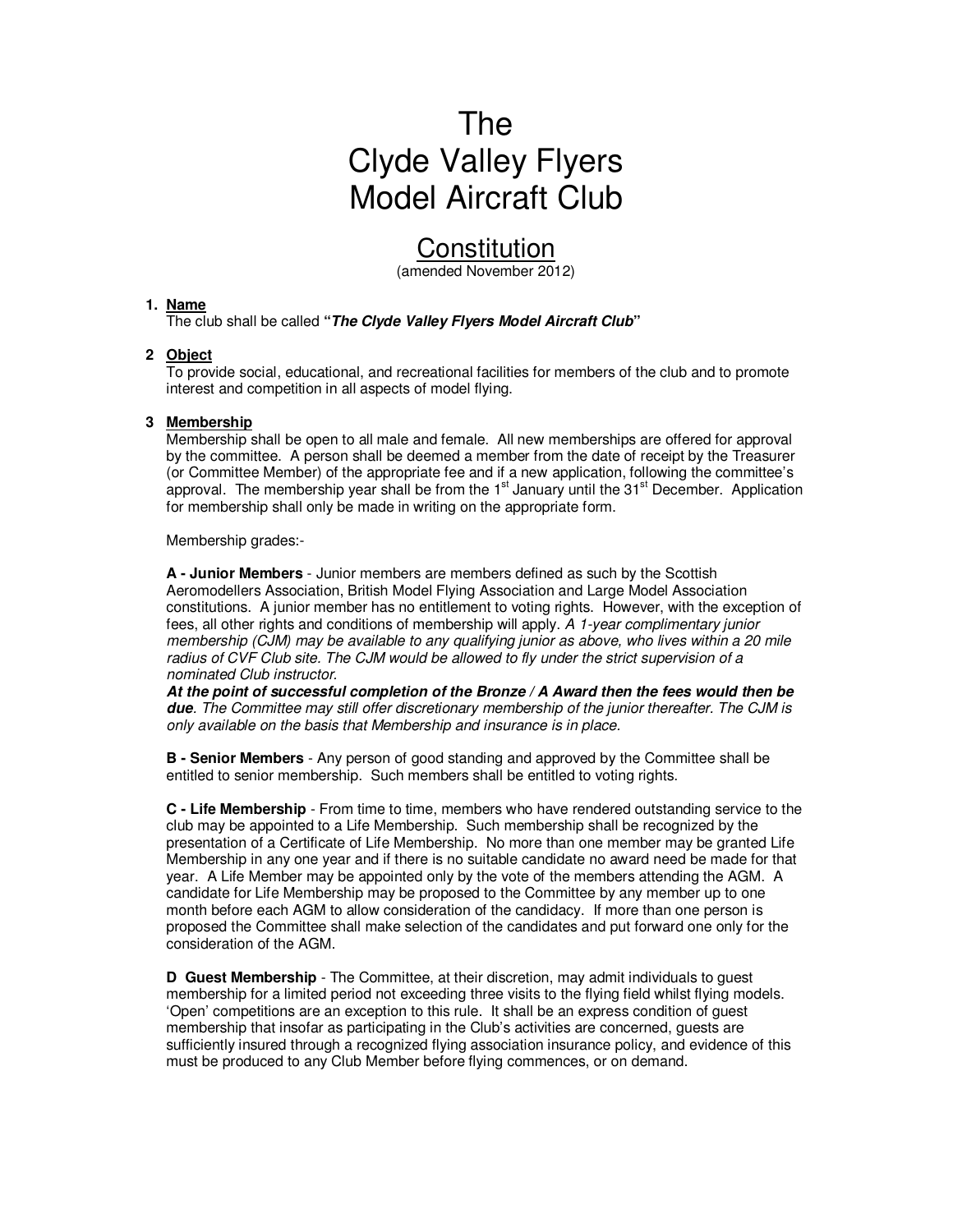**E Membership Limitation** - It may be necessary, from time to time, to limit the number of members admitted to membership of the club. The Committee shall have the authority to set such a limit depending on circumstances prevailing at the time.

# **4 Insurance**

It shall be a condition of membership of the Club that all members are in possession of the insurance cover as provided by the BMFA, SAA or LMA. However this does not preclude any person joining the club part way through the year who possesses insurance cover provided by another company acceptable to the committee of Clyde Valley Flyers, on condition that at the time of renewal of membership of the Club they shall secure insurance as provided by the BMFA, SAA or LMA.

**Accident Book:** The BMFA and SAA have agreed with their insurers that all BMFA, SAA or LMA affiliated clubs will hold and maintain an accident book. CVF members are required to ensure that any accident or incident that may involve them in an insurance claim is recorded in the CVF accident book. The accident book will be held by one of the club's safety officers.

# **5 Management**

The management of the Club shall consist of; Chairman, Secretary, Treasurer, and may include Vice-Chairman Competitions/Event Secretary, Chief Flying Instructor and Safety Officer. The actual positions and duties may vary in accordance with the particular requirements of the membership. These positions shall form the Management Committee.

The Management Committee shall have the authority to elect a member to any position on the management committee (with the exception of Chairman) after having given the membership 28 days notice of the proposed candidate.

The Management Committee shall be elected by the general body of senior members at the AGM, and shall retire at 2 yearly intervals but will be eligible for re-election.

Full membership must be in place at all times during the committee members serving period.

# **6 Meetings**

The Management Committee shall meet as necessary. Four shall form a quorum. A book shall be kept containing all Management Committee minutes. This book shall be passed on to successive Committees.

The Annual General Meeting shall be held at a convenient date normally in November. The date, time and venue must be notified by letter to the membership no later than 14 days prior to the meeting.

Normal Club Meetings shall be decided on an annual basis and when possible be held on a Tuesday (except school holidays), during the winter months, at a suitable venue. During summer month's meetings should be held at the flying field when possible.

If requested by twenty five or more members, an Extraordinary General Meeting shall be held to discuss and resolve specific issues. Again, the membership shall be advised by letter giving 7 days notice.

#### **7 Accounts**

Proper books of accounts shall be maintained, containing a full record of the Treasurer's intromissions with the funds of the Club. At the end of each financial year a statement of accounts shall be compiled and audited by an independent Honorary Auditor, who shall be approved by the membership.

The financial year shall be from  $1<sup>st</sup>$  November until the  $31<sup>st</sup>$  October, inclusive, each year.

# **8 Finances**

The Committee shall have the authority to spend an amount decided at the AGM or EGM by the membership on any single transaction or occasion. Anything over this amount must be authorized by the body of the membership present at an Extraordinary or Annual General Meeting. However, the Committee shall have the authority to pay on an ongoing basis such items as Flying Field rent, and BMFA, SAA or LMA subscription and affiliation fees.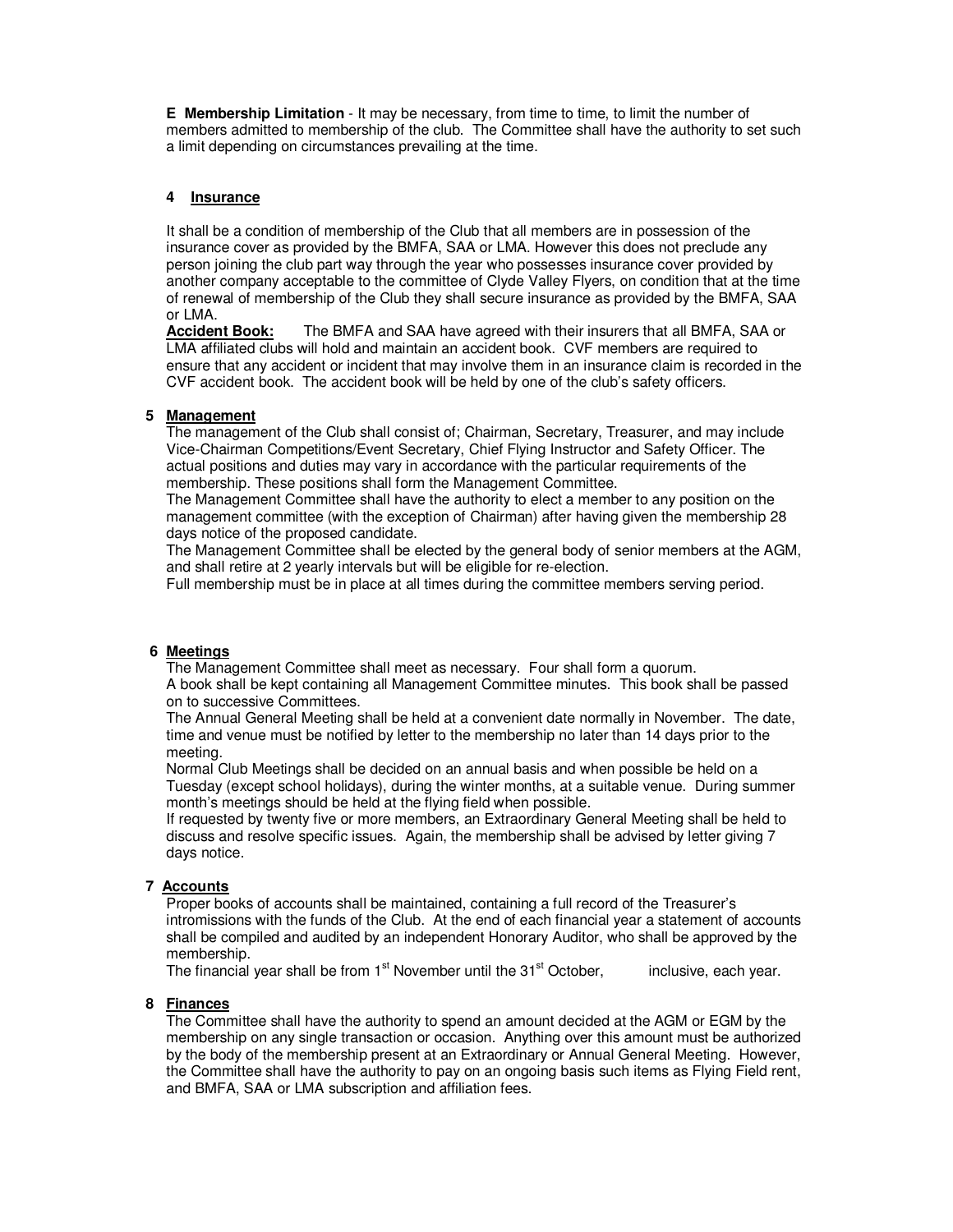The Management Committee or a quorum thereof must have approved all expenditure before being passed for payment. Cheque signatories shall be from any two of the following; Chairman, Vice-Chairman, Treasurer and Secretary.

#### **9 Subscriptions**

All members shall pay in advance such annual subscriptions as recommended by the Committee and agreed by the membership at the AGM. Renewals shall be due immediately after the AGM and no later than 30<sup>th</sup> December and on receipt of the subscription by the Treasurer (or committee member) are deemed to be a member.

A - Late Payment - Membership renewal after 30<sup>th</sup> December will be allowed at the Committee's discretion, if there are extenuating circumstances. If no such circumstances exist, the member will have forfeited his/her membership and will have to re-apply for membership under the terms for a new member.

**B - New Members** - All new members admitted to the Club shall pay a joining fee in addition to the annual subscription. This joining fee may be varied from time to time, as agreed at an AGM. Any member joining the club after  $30<sup>th</sup>$  June shall be liable to pay the joining fee plus half the Club Annual subscription plus. No allowance will be made in relation to the BMFA, SAA or LMA insurance element. Further, any member who joins or renews membership after 31<sup>st</sup> October but before the club AGM will be paid up until the end of the following year and will not be liable for any increase in club subscription or BMFA, SAA or LMA insurance which may be subsequently be decided on at the respective AGMs.

#### **10 List of Members**

The Secretary shall keep a list of members with their respective addresses and telephone numbers. Members are responsible for notifying the Secretary of any changes. This list is only to be used for the use of the committee for correspondence etc. The list is to be retained only in accordance with the Data Protection act or such Laws and rules prevailing at the time

#### **11 Disciplinary Action**

Any member who flagrantly or persistently breaks the BMFA, SAA or LMA and/or Club rules or who endangers the interests of the club may be subject to disciplinary action. It is incumbent on the membership to report any breach of the safety rules to a Committee member. The Committee member shall then take appropriate action, by asking the member(s) breaking the rules to desist. If this has no effect the member(s) shall be banned from the flying site.

Any such action taken by the Committee member shall remain in effect until a full Committee has heard and deliberated the breach of rules. If the Committee upholds the action taken by the Committee member, then the offending member(s) shall remain banned for a period as decreed by the Committee.

The Committee shall have the authority to suspend or cancel a person's membership should his/her conduct be deemed to be contrary to the interest of the club. Any such member shall be requested to attend a committee meeting to discuss the matter and may be accompanied by another member to act as a representative or witness. Any member who is the subject of a disciplinary decision shall have the right of appeal at an EGM or AGM.

#### **12 Bye-Laws**

 The Committee shall have the authority to introduce from time to time such bye-laws as may be necessary to maintain proper conduct within the club**.** 

#### **Alterations to the Constitution**

Any alteration to the Constitution shall only be made at **13**an AGM or an EGM called for that purposed. In either case the Secretary must receive written notice of the proposed alteration(s) at least 7 days prior to the date of the meeting. Any proposed alteration must receive the support of a least two-thirds of the membership present at the meeting, before being accepted.

Any member shall be entitled to receive a copy of the Constitution on demand.